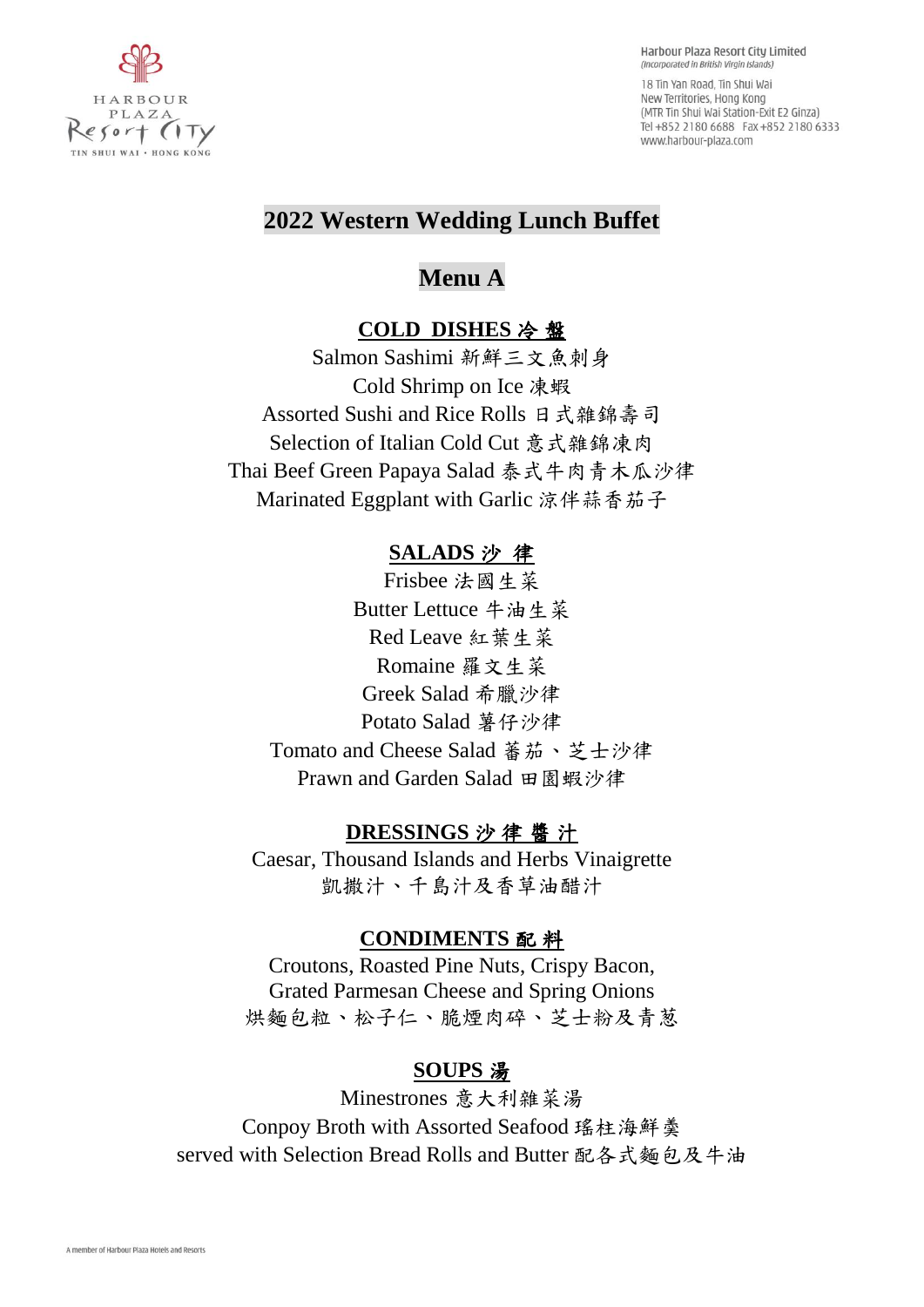

18 Tin Yan Road. Tin Shui Wai New Territories, Hong Kong (MTR Tin Shui Wai Station-Exit E2 Ginza) Tel +852 2180 6688 Fax +852 2180 6333 www.harbour-plaza.com

## **2022 Western Wedding Lunch Buffet**

**Menu A**

## **HOT DISHES** 熱 盤

Braised Ox Tail with Vegetables in Red Wine Sauce 紅酒雜菜燴牛尾 Pan-fried Fillets of Sole with Orange Butter Sauce 煎龍利柳配香橙牛油汁 Sweet and Sour Chicken with Peach 蜜桃咕嚕雞球 Barbecued Spare-ribs with Garlic 蒜香燒排骨 Sautéed Shrimp with Broccoli 西蘭花炒蝦仁 Braised Vegetables with Black Mushroom 鮮冬菇扒時蔬 Braised E-fu Noodles with Enoki Mushroom in XO sauce XO 醬金菇炆伊麵 Fried Rice with Shredded Conpoy and Barbecued Pork 瑤柱叉燒炒飯

## **DESSERTS** 甜 品

Chocolate Truffle 軟心朱古力蛋糕 Strawberry Mousse Cake 士多啤梨慕絲蛋糕 Mango Pudding with Seasonal Mixed Fruit 芒果布甸 Passion Fruit Cheese Cake 熱情果芝士蛋糕 Assorted Mini Fruit Tartlets 雜錦迷你鮮果撻 Black Glutinous Rice Syrup with Coconut 椰汁黑糯米 Assorted Jelly 各式啫喱 Dreyer's Ice-cream Dreyer's 雪糕 Fresh Fruit Platter 新鮮果盆

Coffee or Tea 咖啡或茶

HK\$420+10% service charge per person

(Minimum 50 persons)

(Serving for 1.5 hours)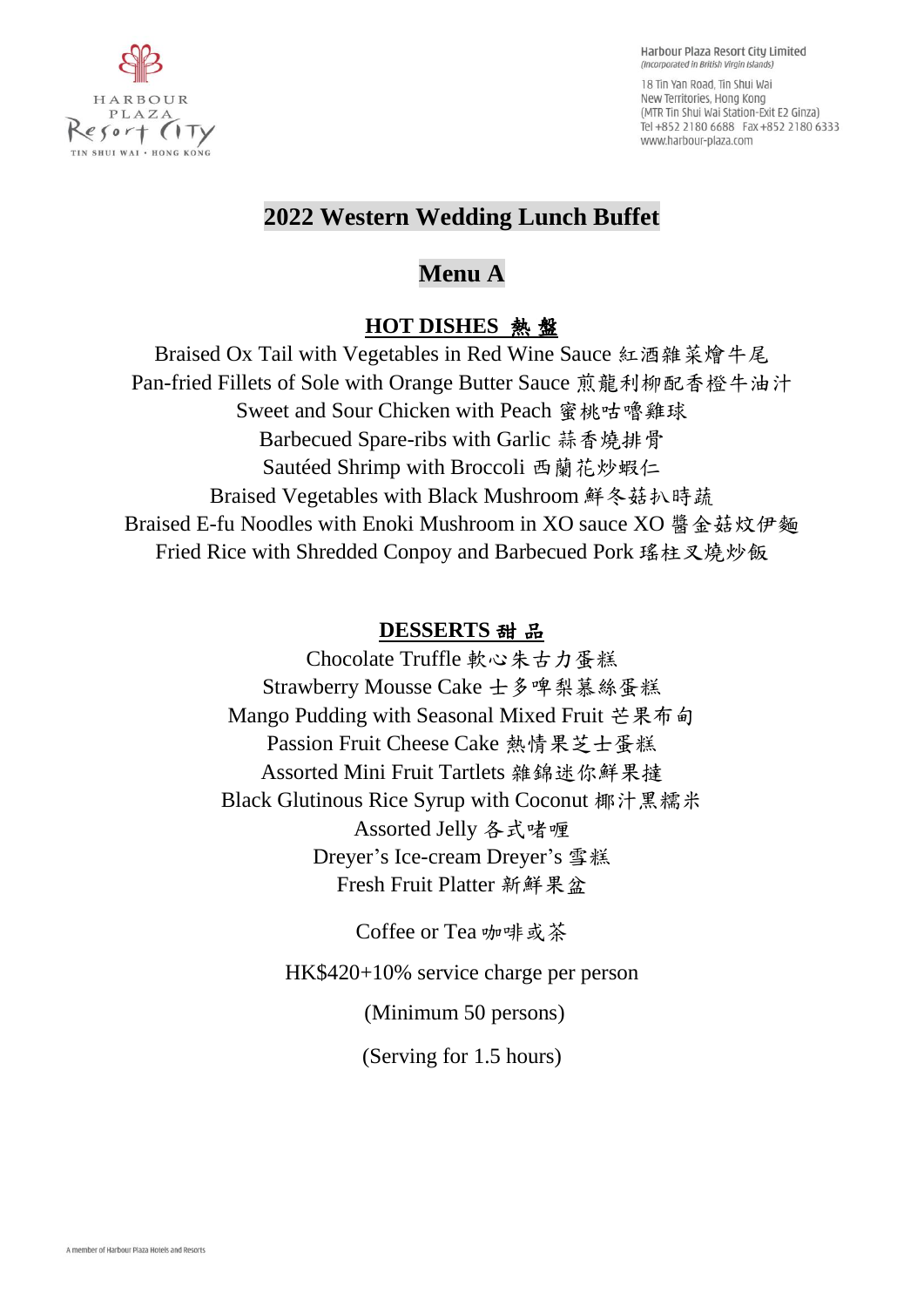

18 Tin Yan Road. Tin Shui Wai New Territories, Hong Kong (MTR Tin Shui Wai Station-Exit E2 Ginza) Tel +852 2180 6688 Fax +852 2180 6333 www.harbour-plaza.com

# **2022 Western Wedding Lunch Buffet**

# **Menu B**

## **COLD DISHES** 冷 盤

Salmon Sashimi and Yellow Herring Fish 三文魚刺身及希靈魚 Cold Shrimps and Mussels 凍海蝦、青口 Assorted Sushi and Rice Rolls 日式雜錦壽司 Smoked Norwegian Salmon with Trimmings and Condiments 煙挪威三文魚 Salami Milano 米蘭沙樂美腸 Parma Ham with Cantaloupe Melon 風乾火腿伴香瓜 Japanese Soba with Condiments 日式喬麥冷麵 BBQ Knuckle with Jellyfish 海蜇燻蹄

## **SALADS** 沙 律

Frisbee 法國生菜 Butter Lettuce 牛油生菜 Red Leave 紅葉生菜 Romaine 羅文生菜 Greek Salad 希臘沙律 Potato Salad 薯仔沙律 Thai Octopus Salad 泰式八爪魚沙律 Russian Egg Salad 俄羅斯蛋沙律

## **DRESSINGS** 沙 律 醬 汁

Caesar, Thousand Islands and Herbs Vinaigrette 凱撒汁、千島汁及香草油醋汁

## **CONDIMENTS** 配 料

Croutons, Roasted Pine Nuts, Crispy Bacon, Grated Parmesan Cheese and Spring Onions 烘麵包粒、松子仁、脆煙肉碎、芝士粉及青葱

## **SOUPS** 湯

Black Truffle Cream Soup 黑菌忌廉湯 Japanese Vegetarian Shark's Fin Soup 日式素翅羹 served with Selection Bread Rolls and Butter 配各式麵包及牛油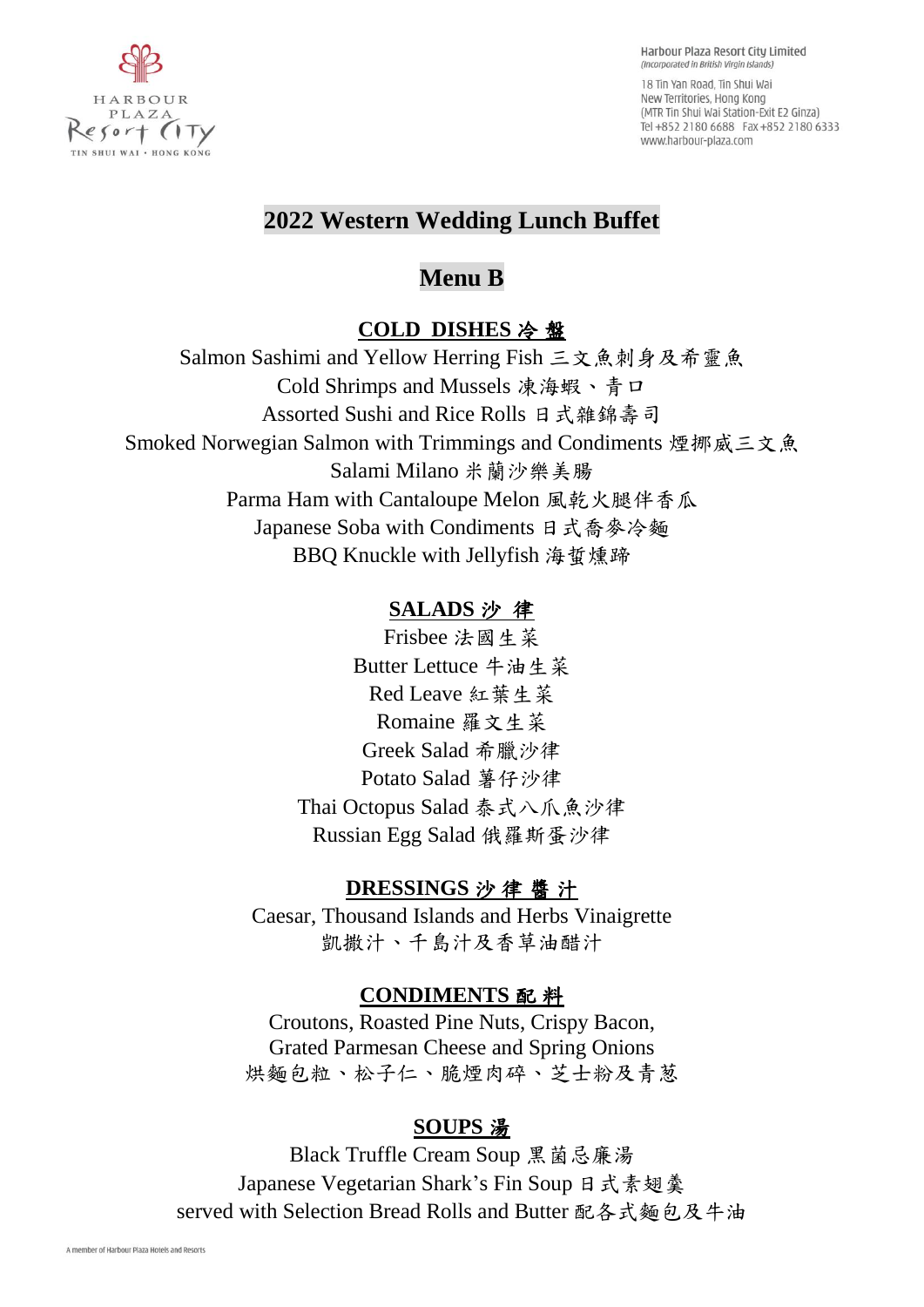

18 Tin Yan Road. Tin Shui Wai New Territories, Hong Kong (MTR Tin Shui Wai Station-Exit E2 Ginza) Tel +852 2180 6688 Fax +852 2180 6333 www.harbour-plaza.com

# **2022 Western Wedding Lunch Buffet**

# **Menu B**

## **HOT DISHES** 熱 盤

Roasted Beef Fillet with Onion Black Pepper Sauce 洋蔥黑椒燒牛柳 Roasted Salmon with Japanese Miso 日式三文魚西京燒 Roasted Lamb Leg with Herb 香草燒羊髀 Fried Pork Spare Ribs with Chili & Garlic 椒鹽焗肉排 Indian Chicken Curry with Papadum & Steamed Rice 印式咖喱雞配薄餅及白飯 Sautéed Scallop with Broccoli 西蘭花炒帶子 Vegetable Mornay 芝士白汁焗雜菜 Braised E-fu Noodles with Enoki Mushroom in XO sauce XO 醬金菇炆伊麵 Fried Rice with Assorted Seafood, Conpoy & Egg White 榣柱海鮮蛋白炒飯

## **DESSERTS** 甜 品

Chocolate Brownies 朱古力班尼士 Chestnut Cream Cake 栗子忌廉蛋糕 Marble Cheese Cake 大理石紋芝士蛋糕 Osmanthus Pudding 杞子桂花糕 Chocolate Puffs 朱古力泡夫 Strawberry Tartlets 士多啤梨果撻 Sweetened Red Bean Soup with Lotus Seed 蓮子紅豆沙 Assorted Jelly 各式啫喱 Dreyer's Ice-cream Dreyer's 雪糕 Fresh Fruit Platter 新鮮果盆

Coffee or Tea 咖啡或茶

HK\$500+10% service charge per person

(Minimum 50 persons)

(Serving for 1.5 hours)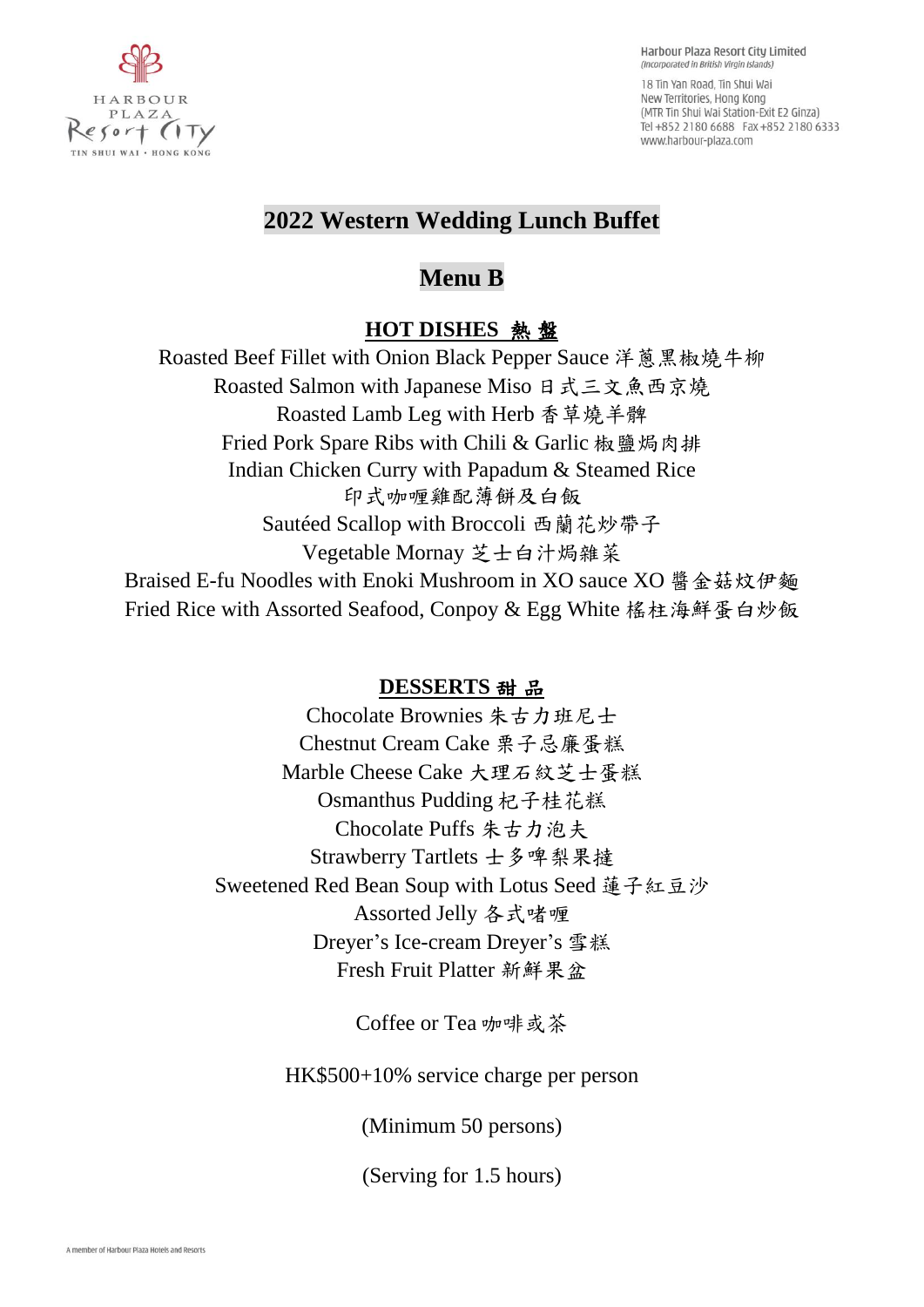18 Tin Yan Road. Tin Shui Wai New Territories, Hong Kong (MTR Tin Shui Wai Station-Exit E2 Ginza) Tel +852 2180 6688 Fax +852 2180 6333 www.harbour-plaza.com

## **2022 Western Wedding Dinner Buffet Menu A**

#### **COLD DISHES** 冷 盤

Oysters on Ice 新鮮生蠔 Salmon Sashimi 三文魚刺身 Sea Whelk 凍翡翠螺 Cold Shrimp on Ice 凍蝦 Smoked Norwegian Salmon with Trimmings and Condiments 煙挪威三文魚 Assorted Sushi and Rice Rolls 日式雜錦壽司 Parma Ham with Cantaloupe Melon 風乾火腿伴香瓜 Selection of Italian Cold Cut 意式雜錦凍肉 Spicy Squid and Mussels Salad 辣魷魚拼青口沙律 Thai Roasted Chicken Salad 泰式燒雞沙律 Japanese Soba with Condiments 日式喬麥冷麵 Pork Knuckle with Jellyfish 中式海蜇拼燻蹄

#### **SALADS** 沙 律

Frisee 法國生菜 Butter Lettuce 牛油生菜 Red Leave 紅葉生菜 Romaine 羅文生菜 Tomato 蕃茄 Carrot 甘荀 Cucumber and Red Onion 青瓜、洋蔥 Cabbage and Capsicum 椰菜、辣椒 Gammon Ham with Pineapple Salad 菠蘿火腿沙律 Tomato and Cheese Salad 蕃茄、芝士沙律 French Potato Salad 法式薯仔沙律

#### **DRESSINGS** 沙 律 醬 汁

Caesar, Thousand Islands and Herbs Vinaigrette 凱撒汁、千島汁及香草油醋汁

#### **CONDIMENTS** 配 料

Croutons, Roasted Pine Nuts, Crispy Bacon, Grated Parmesan Cheese and Spring Onions 烘麵包粒、松子仁、脆煙肉碎、芝士粉及青葱

#### **SOUPS** 湯

Cream of Black Truffle Soup 黑松露忌廉湯 Shark's Fin Soup with Bamboo Pith and Crab Meat 竹笙蟹肉魚翅羹 served with Selection Bread Rolls and Butter 配各式麵包及牛油

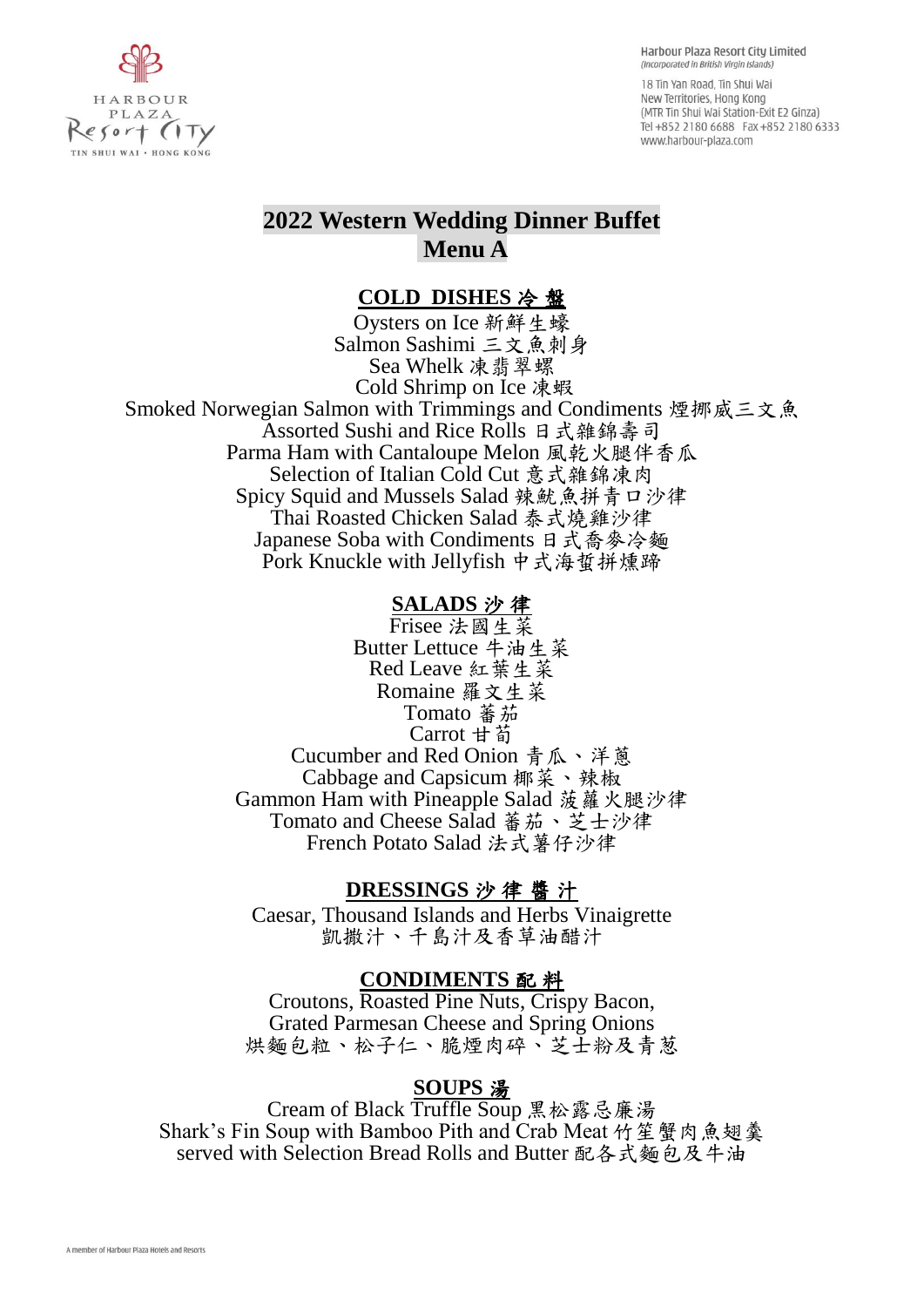

18 Tin Yan Road. Tin Shui Wai New Territories, Hong Kong (MTR Tin Shui Wai Station-Exit E2 Ginza) Tel +852 2180 6688 Fax +852 2180 6333 www.harbour-plaza.com

### **2022 Western Wedding Dinner Buffet Menu A**

### **HOT DISHES** 熱 盤

Roasted New Zealand Rack of Lamb 紐西蘭燒羊 Roasted Beef Tendon lion with Herbs and Mustard 芥末香草燒牛柳 Barbecued Spare-ribs with Garlic 蒜香燒排骨 Chicken Masala with Papadum 馬沙拉雞肉配印度薄餅 Pan-fried Fillet of Sole in Butter Sauce 香煎龍利柳配牛油汁 Barbecued Pork Combination 乳豬燒味拼盤 Steamed Fresh Garoupa 清蒸大青斑 Sautéed Scallop with Broccoli 西蘭花炒帶子 Baked Cheese Potato in Cream Sauce 芝士白汁焗薯片 Stir-fried Seasonal Vegetables with Garlic 蒜蓉炒雜菜 Braised E-fu Noodle with Crab Meat and Mushroom 蟹肉鮮菇扒伊麵 Fried Rice with Crab Roe, Conpoy and Vegetables 翡翠瑤柱蟹子炒飯

### **FROM THE CARVING TROLLEY** 肉車

Roasted US Rib-eye Steak in Pepper Sauce 燒美國牛肉眼, 黑椒汁

### **DESSERTS** 甜品

Macaroon 法式小甜餅 Tiramisu 意大利咖啡忌廉芝士軟餅 Mango Pudding with Seasonal Mixed Fruit 雜果芒果布甸 Marble Cheese Cake 大理石紋芝士蛋糕 French Cream Puff 法式忌廉芭芙 Chocolate Brownie 特濃朱古力斑尼斯蛋糕 Coconut Pudding Thai Style 泰式椰汁糕 Chinese Wolfberry and Osmanthus Pudding 杞子桂花糕 Mini Fruit Tartlets 迷你鮮果撻 Black Glutinous Rice Soup in Coconut Milk with Dumpling 椰汁黑糯米湯丸 Haagen-Daz Ice-cream 哈根達斯雪糕 Fresh Fruit Platter 新鮮果盆

Coffee or Tea 咖啡或茶

HK\$598+10% service charge per person

(Minimum 50 persons)

(Serving for 2 hours)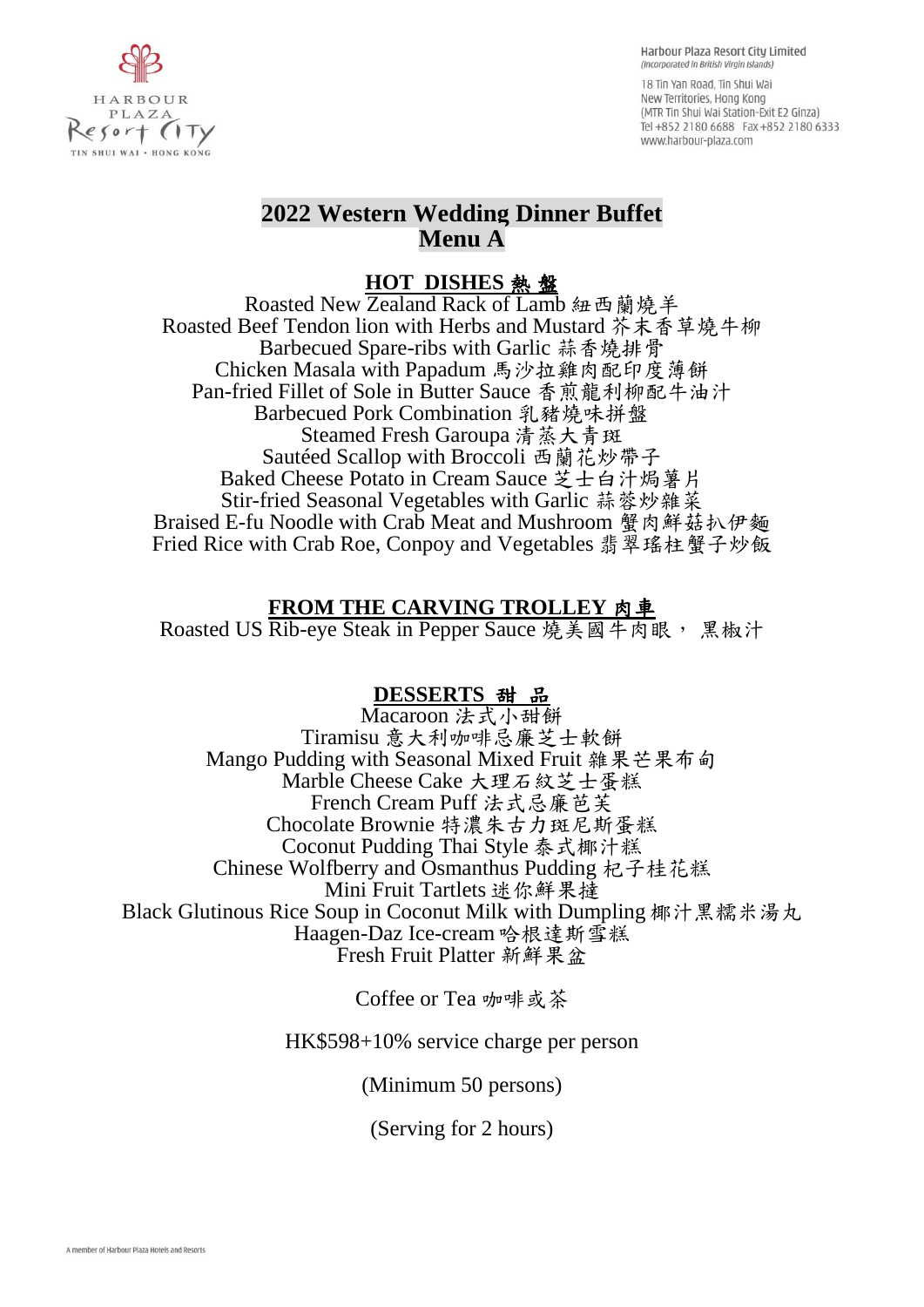HARBOUR PLAZA  $esort$  (ITy IN SHUI WAI . HONG KONG

Harbour Plaza Resort City Limited (Incorporated in British Virgin Islands)

18 Tin Yan Road. Tin Shui Wai New Territories, Hong Kong (MTR Tin Shui Wai Station-Exit E2 Ginza) Tel +852 2180 6688 Fax +852 2180 6333 www.harbour-plaza.com

# **2022 Western Wedding Dinner Buffet Menu B**

### **COLD DISHES** 冷 盤

Oysters on Ice 新鮮生蠔 Salmon and Tuna Sashimi 三文魚、吞拿魚刺身 King Crab Leg 松葉長腳蟹 Sea Whelk 凍翡翠螺 Cold Shrimp on Ice 凍蝦 Smoked Norwegian Salmon with Trimmings and Condiments 煙挪威三文魚 Assorted Sushi and Rice Rolls 日式雜錦壽司 Parma Ham with Cantaloupe Melon 風乾火腿伴香瓜 Selection of Italian Cold Cut 意式雜錦凍肉 Smoked Duck Breast Salad 煙鴨胸沙律 Thai Octopus Salad 泰式八爪魚沙律 Pineapple and Chicken Salad with Light Curry Mayonnaise 淡咖喱菠蘿雞肉沙律 Marinated Chicken with Sesame and Garlic 蒜泥麻香雞

### **SALADS** 沙 律

Frisee 法國生菜 Butter Lettuce 牛油生菜 Red Leave 紅葉生菜 Romaine 羅文生菜 Tomato 蕃茄 Carrot 甘荀 Cucumber and Red Onion 青瓜、洋蔥 Cabbage and Capsicum 椰菜、辣椒 Russian Egg Salad 俄羅斯蛋沙律 Tomato and Mozzarella Cheese Salad 蕃茄水牛芝士沙律 Bacon and Potato Salad 煙肉蟹子薯仔沙律

### **DRESSINGS** 沙 律 醬 汁

Caesar, Thousand Islands and Herbs Vinaigrette 凱撒汁、千島汁及香草油醋汁

### **CONDIMENTS** 配 料

Croutons, Roasted Pine Nuts, Crispy Bacon, Grated Parmesan Cheese and Spring Onions 烘麵包粒、松子仁、脆煙肉碎、芝士粉及青葱

### **SOUPS** 湯

Cream of Black Truffle Soup 黑松露忌廉湯 Shark's Fin Soup with Assorted Seafood and Crab Meat 海皇蟹肉魚翅羹 served with Selection Bread Rolls and Butter 配各式麵包及牛油